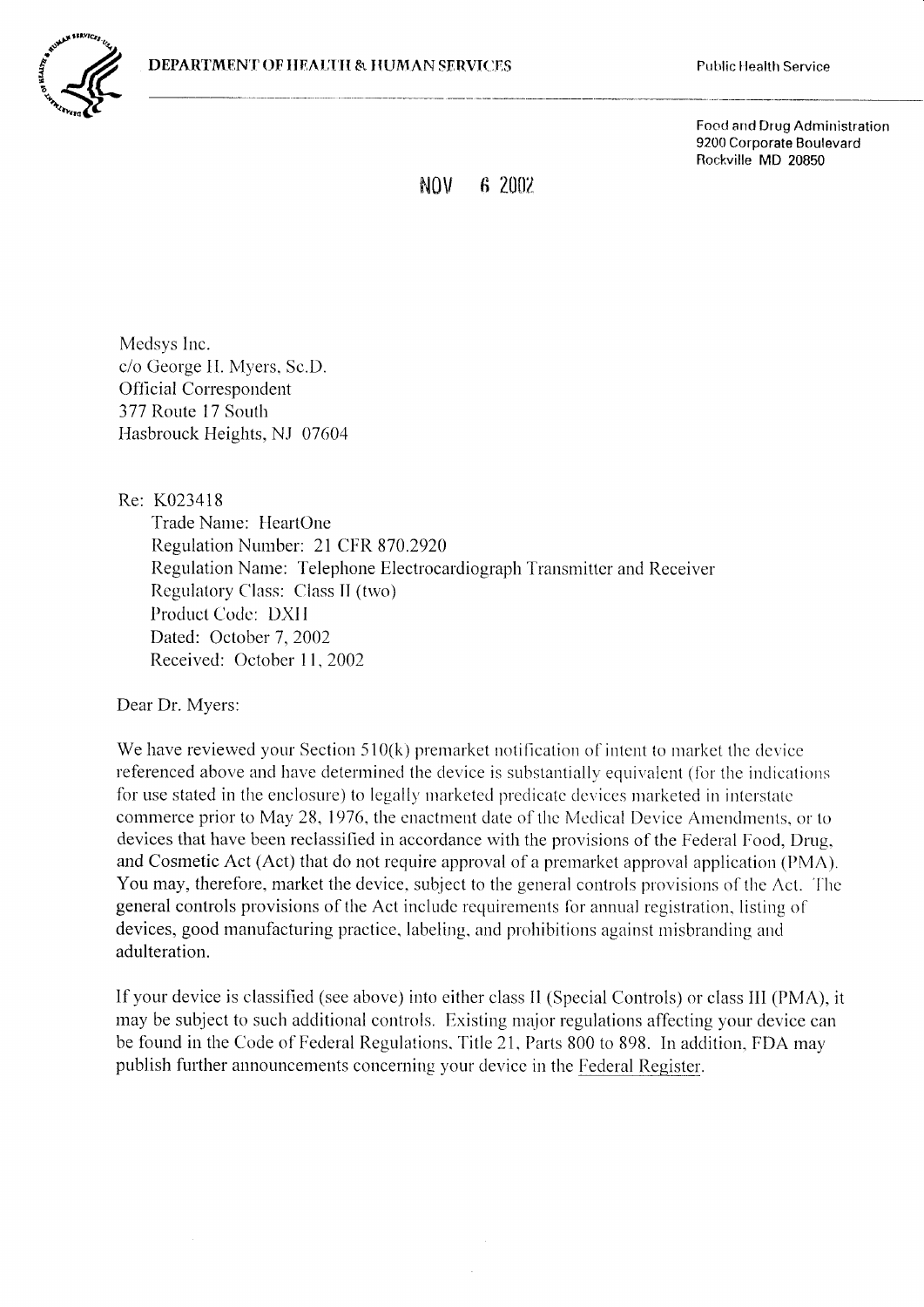Page 2 – George H. Myers, Sc.D.

Please be advised that FDA's issuance of a substantial equivalence determination does not mean that FDA has made a determination that your device complies with other requirements of the Act or any Federal statutes and regulations administered by other Federal agencies. You must comply with all the Act's requirements, including, but not limited to: registration and listing (21) CFR Part 807); labeling (21 CFR Part 801); good manufacturing practice requirements as set forth in the quality systems (QS) regulation (21 CFR Part 820); and if applicable, the electronic product radiation control provisions (Sections 531-542 of the Act); 21 CFR 1000-1050.

This letter will allow you to begin marketing your device as described in your Section 510(k) premarket notification. The FDA finding of substantial equivalence of your device to a legally marketed predicate device results in a classification for your device and thus, permits your device to proceed to the market.

If you desire specific advice for your device on our labeling regulation (21 CFR Part 801 and additionally 21 CFR Part 809.10 for in vitro diagnostic devices), please contact the Office of Compliance at (301) 594-4646. Additionally, for questions on the promotion and advertising of your device, please contact the Office of Compliance at (301) 594-4639. Also, please note the regulation entitled, "Misbranding by reference to premarket notification" (21CFR Part 807.97). Other general information on your responsibilities under the Act may be obtained from the Division of Small Manufacturers, International and Consumer Assistance at its toll-free number (800) 638-2041 or (301) 443-6597 or at its Internet address http://www.fda.gov/cdrh/dsma/dsmamain.html

Sincerely yours,

 $\int$   $\int$   $\int$  $\cup$  / $\cup$  $\sim$ 

Bram D. Zuckerman, M.D. Director Division of Cardiovascular Devices Office of Device Evaluation Center for Devices and Radiological Health

Enclosure